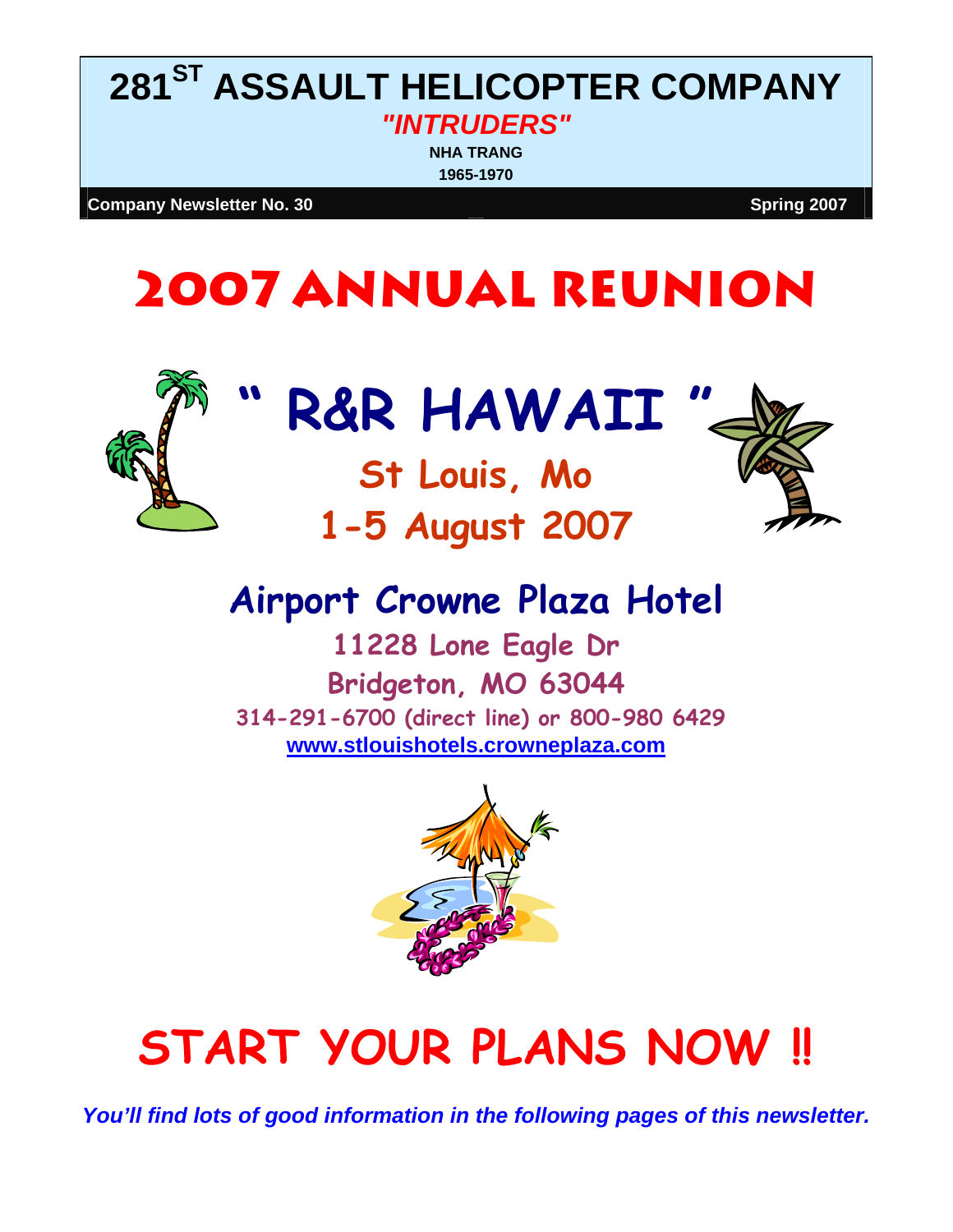#### *From the Prez…*

Fellow Intruders, the  $1<sup>st</sup>$  of August is fast approaching so it's time to get the travel approaching so it's time to get the travel bag out and start packing. We have a lot of folks working to make this reunion a great experience for everyone. People have come up with some great ideas. Our reunion planning meeting at the Crowne Plaza Hotel in St. Louis was very successful. I would like to thanks all those who came and offered counsel and ideas. I really think you will have a great time. Call your 281<sup>st</sup> friends and tell them you will meet them in St Louis on the 1<sup>st</sup> of August for R & R, and be sure to bring their wives as we will have some activities for them. The reunion committee has a great time planned for us.

As for the accommodations, the room rate is the same as last year, \$59.00 per day. The hotel staff has been very responsive to our every needs. We are very fortunate to have a first class hotel to meet and renew our friendships. Jay Hays will have more details about all the things that will happen in his article. He has done a great job and has had a lot of wonderful folks on the team.

The EB needs your ideas on how to make a better association. PLEASE let us know what we can do to make the organization a better one. We are not perfect and do make some mistakes. So help us make it better. I would like to invite you who would like to run for an office in the association to let us know. We need your help. It's your association.

One sad note. The EB has accepted the resignation of Earl Broussard as Junior Member at Large. Earl has been a great asset to the association. He has worked hard for us and has a given us a lot of good counsel. Fred Lewis has agreed to fill the unexpired term of Junior Member at Large. The EB unanimously accepted the appointment. Fred will be a great asset to the Executive Board.



#### *The VP Speaks…*

want to thank every one in our 281<sup>st</sup> Family for their support during my surgeries, in August hip replacement and January for knee replacement. I received cards, e-mails, phone calls, personal visits and many prayers. THANK YOU! Now that I am half bionic I am looking forward to our reunion.

If you haven't attended a reunion you just don't realize what you and your family are missing. Unfortunately we are loosing more members each year (DAT). The association, and especially Gary Stagman, has helped many members get through the VA red tape and receive the benefits they are so deserving of.

The Intruder of the Year Award (IOYA) nominations are due by the end of April. In accordance to the by laws it must come from a member of the EB. But any member wishing to see a member nominated may contact me or any member of the EB.

See you in St. Louis.

Jay Hays Vice President

#### *The Senior Member @ Large*

Flight, on November 11th I had the honor of<br>
riding in the Veterans Day Parade in riding in the Veterans Day Parade in Birmingham, AL as a Viet Nam Vet. What a feeling I had as strangers, that lined the streets on a cold and blustery day, shouted to me, a total stranger, "Thank You for Your Service to Our Country."

As I looked at the many people waving American Flags, I could easily pick out the VN Vets. Many snapped to attention and proudly saluted, some had on old fatigue tops with the insignia of their respective units, others had caps proudly displaying "Viet Nam Vet", while others just had that look. I can't describe "that look" but as our eyes met, I just knew and they knew I knew, and that was enough. If you were like me and I am sure that you were, you came home, realized no one was really interested in what you had done, so you put all that behind you and went about your life.

Occasionally during quiet times, in private, you revisited that time we all shared together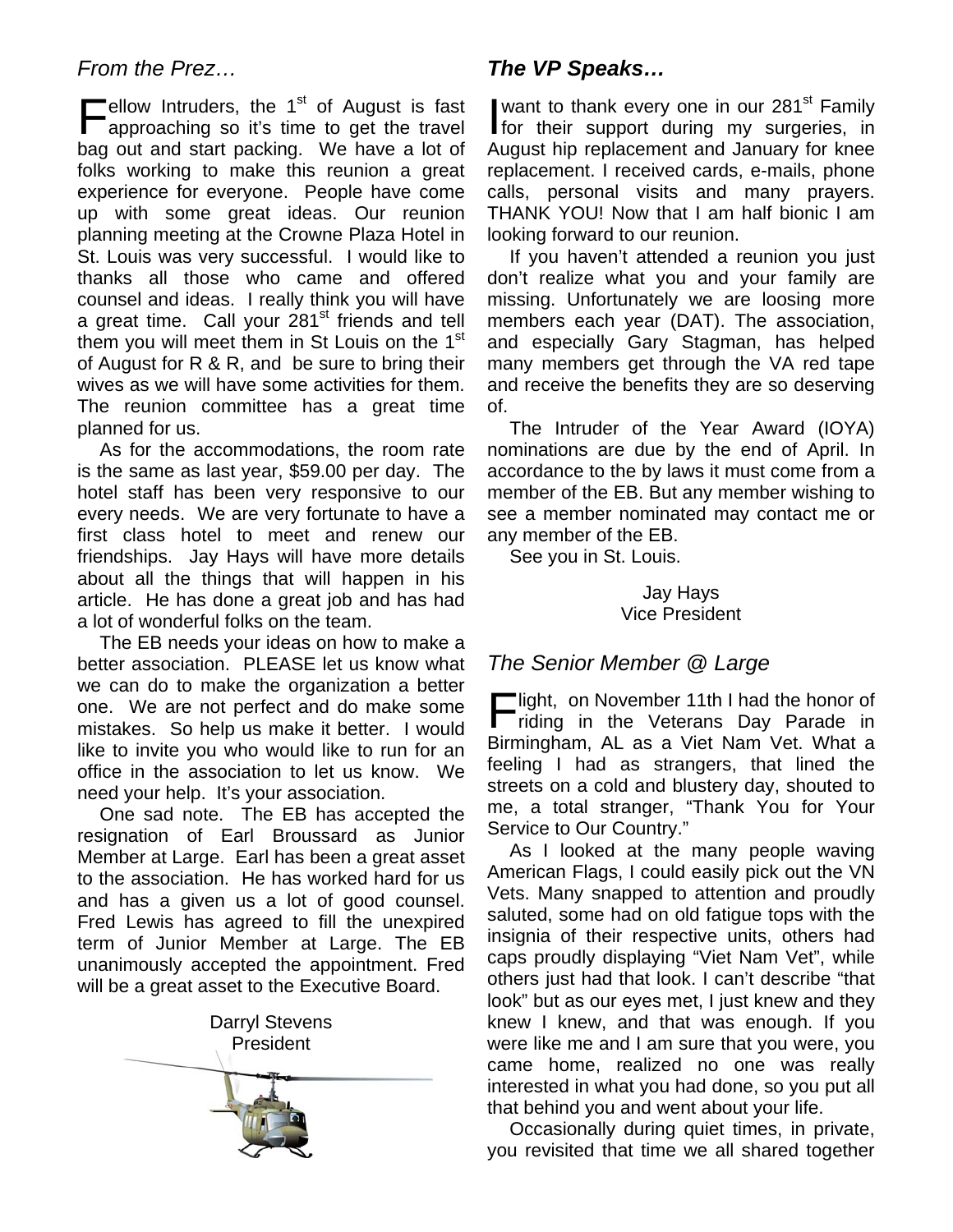and to yourself you were proud, even though there were tears and a lump in your throat, you were proud.

We share a common bond in the  $281<sup>st</sup>$ Association, a bond that is special. The older I get, the more I appreciate what we did. I urge each of you to make the effort required to attend the 2007 Reunion in St. Louis and to contact your buddies from the  $281<sup>st</sup>$  and urge them to attend also. I can assure you, it will be time well spent.

Senior Member at Large

#### *And now the JML…*

While attending the Association's "2007 Reunion Planning Committee Meeting" in St. Louis the realization of this year's reunion began to come into focus. I'm looking forward to seeing and visiting with my old friends and comrades-in-arms. These reunions have not only been enjoyable, but they have also given me a sense of inner peace, they mean a lot to me, and after talking with other "Intruders," I realize that some share similar feelings.

The guys on the Reunion Committee are taking action and the reunion plans are starting to fall in place. A part of those plans are "Information Packets" that will be forth coming to you. Included in those packets among other things will be a form for you to nominate someone to the vacancies of next year's Association's Officers.

When you receive your packet, please complete and return the form ASAP so that we might hopefully have a large selection of nominees to vote for when you receive the ballot from the Election Committee. This "Decoration Day" let us remember all

You are certainly welcome and encouraged to nominate yourself as well as others. If you would like to nominate someone other than those listed, please feel free to write-in their mese meted, predecision is to the matrix means in the matrix of the Norm Kaufman Norm Kaufman So please take the time to complete and

So please take the time to complete and return the form to me. I'm looking forward to seeing and visiting with you guys in St. Louis this August.

> Fred Lewis Junior Member-at-Large

### *The Chaplains Corner…*

 $\blacksquare$  omorrow is the first day of spring and as I considered what to write in this newsletter issue's column it took some thought. Here it goes.

After Easter we will celebrate Memorial day, a time to remember those who have given the greatest sacrifice. When I was a boy my Grandpa used to call the holiday Decoration Day. The day we decorate the stone Frank W. Little **Example 1** memorials in a graveyard.

When my nephew retuned from Iraq last fall my sister had a small family gathering to welcome him home. After some small talk we went into the house and everyone wanted to see his pictures from over there. He sort of migrated to my end of the table with his laptop and after about 20 minutes I realized that he and I were the only ones looking at the pictures. Everyone else had gone back to conversations that interested them. My nephew looked at me and said, "No one else here understands do they, Uncle Norm?"

Then in December we had a man come to our church to present a Gospel concert. During the prayer time he said that he wanted to remember those whose lives had been changed forever because they were wounded. I was ashamed of myself to have to be reminded of that fact. We always remember those who gave their lives but we tend to forget those who have only given part of their lives. The news today shows that I'm not the only one at fault. Our whole nation and the hospital system that should be the main support for our young men and women has let them down.

who have sacrificed for this great nation of ours. Maybe we can leave something besides a stone memorial to decorate in a graveyard.

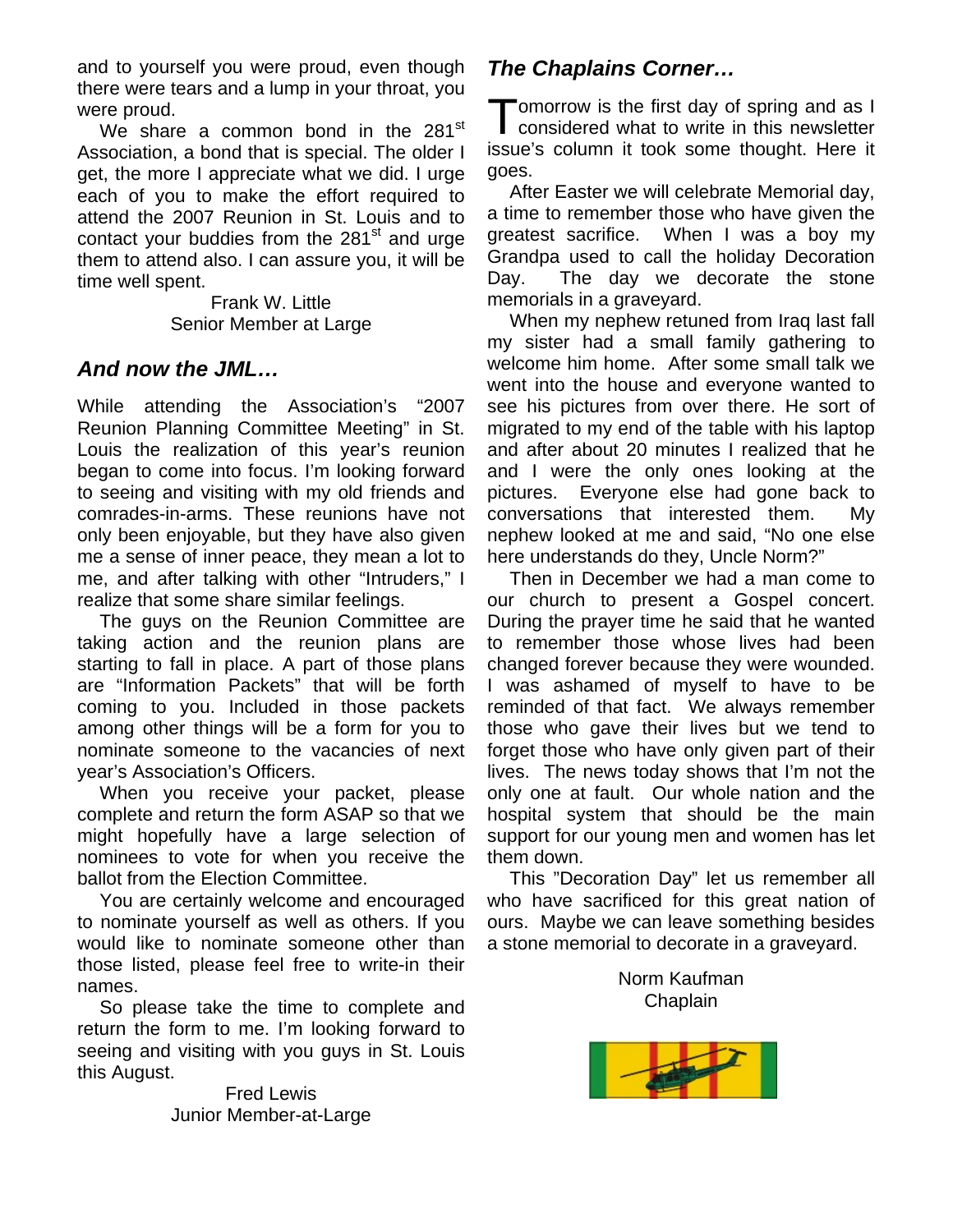† **LTC Patrick M. Sheley** † † **Kenneith R. Embry** †  *Pat succumbed to cancer in Tucson after a short illness.* 



 April 1929 - 12 November 2006 22 March 1947 – 17 December 2006 Intruder 3 Oct 66 – Nov 67 Bandit CE #227 Feb 68 – Jan 69

† *… Farewell Brothers …*†

#### **The 2007 Reunion Chairman**

Mark your calendars for August 1<sup>st</sup> thru 5<sup>th</sup> in St. Louis. The reunion committee met in St. Louis March 1<sup>st</sup> and  $2^{nd}$ . I believe we have more members helping than ever before. Many have stepped up and I really can't thank them enough as I would not have been able to do it myself. Last year we had two great guest speakers and I worried what to do this year. Thanks to Don Torrini and Jack Mayhew we will have S.F. Sgt. Major Don Taylor (Ret.). Rumor has it a former 281<sup>st</sup> C.O. threatened the Sqt. Major that if he declined the invitation that he would send Air Craft Commander Torrini and a Bandit Crew to bring him anyway. Sgt. Major Taylor is an author and is the person who wrote the letter "Remembering the 281<sup>st</sup>" on the Project Delta web site. This letter is mostly about Don T and Crew who made the life saving recovery and is what started the process of Don being submitted for the Metal of Honor. You can find S/MAJ Taylor's article at:<http://www.projectdelta.net/history.htm>

This year's cost will be the same as the last two years, and with inflation, I think it speaks well of the members in attendance, the Association and the Crowne Plaza.

Bring your memorabilia as this year we will have all the association memorabilia archived and on display. Again Richard Murry has volunteered to duplicate copies of CD's, pictures, etc. We will not have any raffles but some door prizes have already been donated.

We are planning more activities for the Wives. A Zoomerang survey will be on the net in a few weeks. The next letter (in three months) will have your full schedule and registration form. Those registering will be posted on the web site. Also members in good standing will get an election ballot.

See you in ST. Louis and call the member friends you stay in touch with to make sure they are planning to attend.

> Jay Hays Reunion Chairman

#### *Notes and Comments*

*This group of 281<sup>st</sup> stalwarts met at Ft Bragg back in January and held a "Mini Reunion". They got together at the behest of Dave Dosker to bid farewell to Dustin Dosker who was shipping out for Afghanistan. The only missing sole was Fred Funk who unfortunately had suffered an incapacitating stroke and was unable to join in. It's been subsequently reported that Fred is recovering nicely. – Fred M.* 



*This from Jack Mayhew to Dave with regard to Dustin over there in Afghanistan along with an excerpt from a February email by Dave.* 

#### 25 February 2007

Dave, we will add him to our company support list and will see that he gets "Adopted" by the lovely ladies who have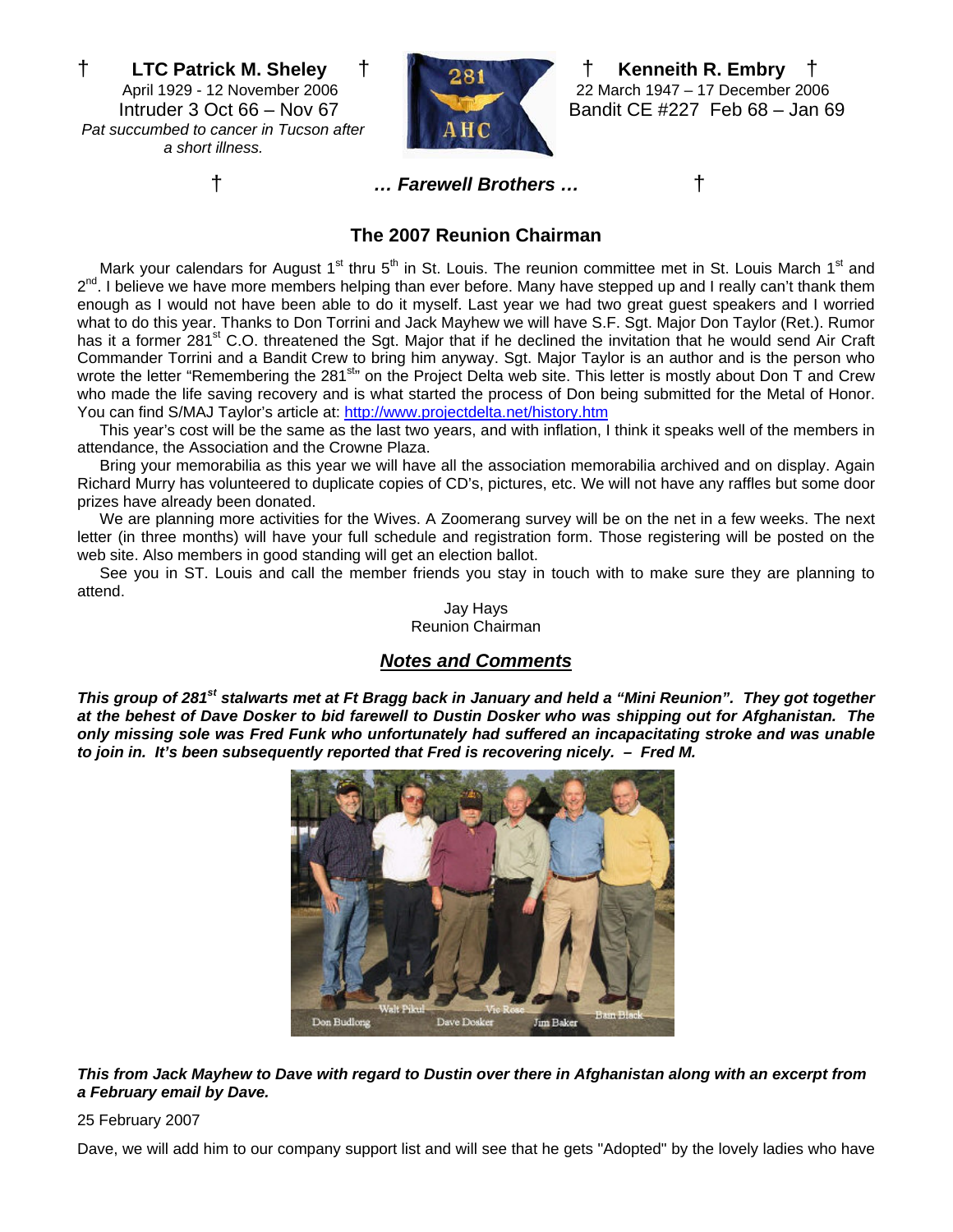sent over 1,000 individual packages to Iraq & Afghanistan. I am in contact with one of the Ops officers in the 10th and will check and see if he is close by. Send pictures and info as you get them and we will post them on the web as soon as the currently serving page is up. JM

Mailing Address for Justin Posted by: "David Dosker" ratpack13@sbcglobal.net Sun Feb 4, 2007 Friends and family,

Here is a good address for Justin. He is getting settled in at FOB Salerno in Afghanistan. Called me the other day reporting their first rocket attack. Says they were playing basketball in full Battle rattle while waiting for the alert to be lifted. Ah the American GI !! Don't have a feel yet for the conditions.

SPC Dosker Justin FOB Salerno Bco 122 TF Freedom APO AE 09314

I gave him a computer but he has not been able to get online yet. More as I hear. Thank you all for your good wishes. Keep them all in your prayers. - Dave

*And now a word about our latest Life Member, Jerry Stanfield over there in Hawaii. Jerry was the "main man" after Dave Bitle passed away. Visit the Wolf Pack website at: [http://281stahc-wolfpack.org,](http://281stahc-wolfpack.org/) click the In Memorium link. The ceremony was arranged for and pictures shown were all done by Jerry. If it had not been for Jerry, Dave would likely have ended up in a potter's grave. Jerry visits the Punch Bowl each Memorial Day and sends photo's of Dave's resting place. The email is from Jerry to Barc Boyd back in December.* 

**From:** Jerry Stanfield [<virago90@yahoo.com>](mailto:virago90@yahoo.com) **Date:** December 16, 2006 **To: Barkley Boyd <[icihicpcl@earthlink.net](mailto:icihicpcl@earthlink.net)>** 

ALOHA Barc! Merry Christmas and a very Happy New Year, or as we say in paradise Mele Kalikimaka and Hauole Makahiki Hao! Your card evokes a very warm feeling of a time I think I would have enjoyed.

If you would send me your phone number I would like to talk to you about talking to Jack about the loss of the 632 Mardigras and crew. – Jerry

PS - "Holiday traffic at the mall, NO PROBLEMA!!!" Yep that's me with the M3 on the M5A1.



*Jerry is a member of a restoration group.* 

*Its seems that January was not a good month for our intrepid Intruders. Another of our flight was laid low besides Fred Funk. Lee Brewer, of the famed Wolf Pack, was dragged into the Krankenhaus for his ticker to be tinkered with. Now he's as good as new and ready to attack the booze and grub at St Louis…. true Wolf Pack style!* 

Wednesday January 24, 2007

#### Good Afternoon to my 281st family,

Guess I had better let you know my status. The very capable heart surgeon Dr. Jimmy Howell at Methodist Hospital in Houston replaced my aorta valve and did one (90% blocked) bypass on me Monday the 15th. Surgery lasted about 6 hours with the best results I could have hoped for. The valve (sorry I don't know the name of it) is a 25 year one and no blood thinners required. How about that. I returned to my home yesterday the 23rd and am starting the recovery process. My great wife Mikki, is steadily controlling my every move. While I am very sore, the recovery should be a good one.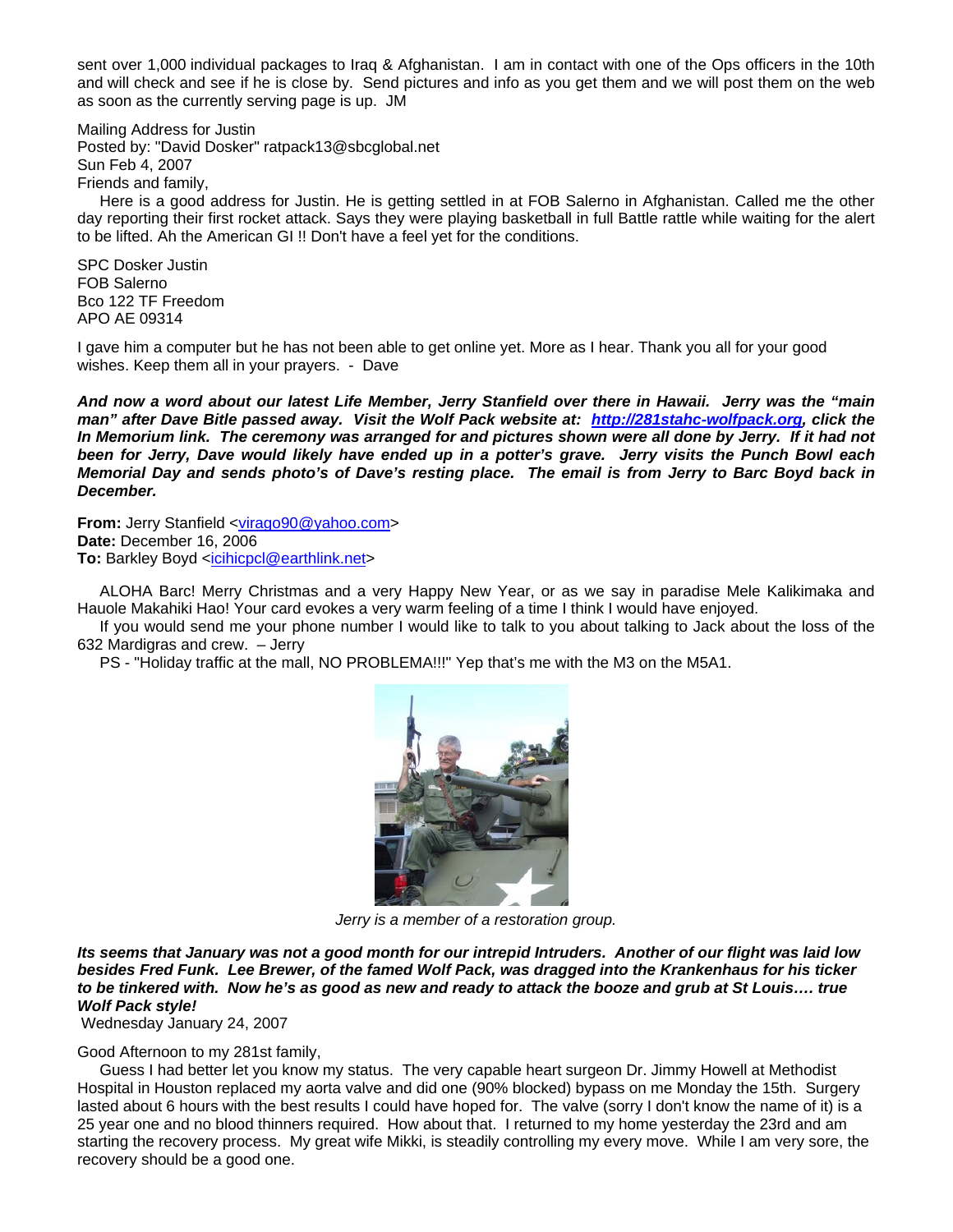Thanks for all your prayers, thoughts and concern during this time. I look forward to seeing all of you in St. Louis this year and yes put me in the golf match.

My best regards to a great familly - Lee Brewer WP 32 *(To Earl Broussard a special thanks to you for bringing me a great headgear; Wolf Pack Cap.)* 

*A side note - I heard they put my aorta valve in a pig and it died immediately.* 

*It saddens me to inform the flight that Buddy R. "Ray" Chambers passed away in Mesa, Arizona, on February 20, 2007 following a long struggle with the aftermath of a massive stroke. Ray, a long time member and past president of the Special Operations Association was instrumental in our partnership with the SOA. We Rotor On… - Fred* 

#### *A message concerning the upcoming reunion from Jack Mayhew…..*

Congratulations to our 2007 Reunion team who under the able guidance of Jay Hays met in Saint Louis last month and finalized the 2007 reunion plans. Jay is assisted by Don Torrini, Frank Becker, Fred Lewis, Fred Mentzer and Frank Little. Gary Stagman provided advice and assistance as needed. Fred Lewis displayed his masterpiece locker which houses the association's reunion materials and is stored at the hotel. It is a magnificent piece of work. (see pictures) The president, Darryl Stevens kept everybody on track and seriously limited the "hanger flying." The schedule is set and the reunion will kick off on Tues July 31 which is set up day. Registration will open on Wed. morning and the reunion will run through Saturday the 4<sup>th</sup>. The committee has a full agenda with interesting workshops tours and events. In addition there will be time to get reacquainted with your old friends and make new ones.

#### **NOW IS THE TIME TO GET YOUR BUDDIES COMMITTED TO JOIN YOU IN SAINT LOUIS IN AUGUST. GREAT HOTEL, GREAT ROOMS, FREE BEER, A FULL AGENDA AND A GREAT TIME TO BE HAD BY ALL.** Thanks Intruders, for a job done well. JM



Gary-Jack-Fred M-Frank B-Fred L-Frank L–Darryl-Don Frank L Fred L Frank B Don T



The following are some emails extracted from the 281<sup>st</sup> YahooGroups chat nets written after the Walter *Reed brouhaha hit the media. These email and others prompted a series of mailings from Robin Hicks. I selected these particular mails as perhaps the most immediately helpful. Robin along with Don Torinni and Jack Mayhew will be presenting a series of workshops at the Reunion on Friday, August 3rd. I urge you to attend. - Fred* 

**From:** Jack Mayhew (intruder06@comcast.net) Sent: 2/20/2007 Subject: Forced to battle the system at Walter Reed....

The DD214 is the basic document that is needed to do anything with the VA. The issue here is one of who can be treated at a military facility rather than at a VA facility. The answer is that only active duty and retired individuals can be treated at a military facility and in some cases the military facility is too small to accommodate the retired community. Therefore, they must either go to the VA or another military/civilian facility. If anyone is missing their DD214 please contact Gary or me and we will do our best to get you a replacement through our Saint Louis contact who is fast, but charges a small fee. You can also go online to the records center and request one but it may take several months to get it. For VA benefits: [http://www1.va.gov/OPA/vadocs/current\\_benefits.asp](http://www1.va.gov/OPA/vadocs/current_benefits.asp) & for your records: <http://www.archives.gov/veterans/military-service-records/>- Jack M

**From:** ROBIN HICKS [rkhicks@mindspring.com] **Sent**: Wed 2/21/2007

In Viet Nam there were thousands of soldiers that were drafted and sent straight to Basic and then Viet Nam. They did not want to be there, they hated the Army for sending them there and all they could think about was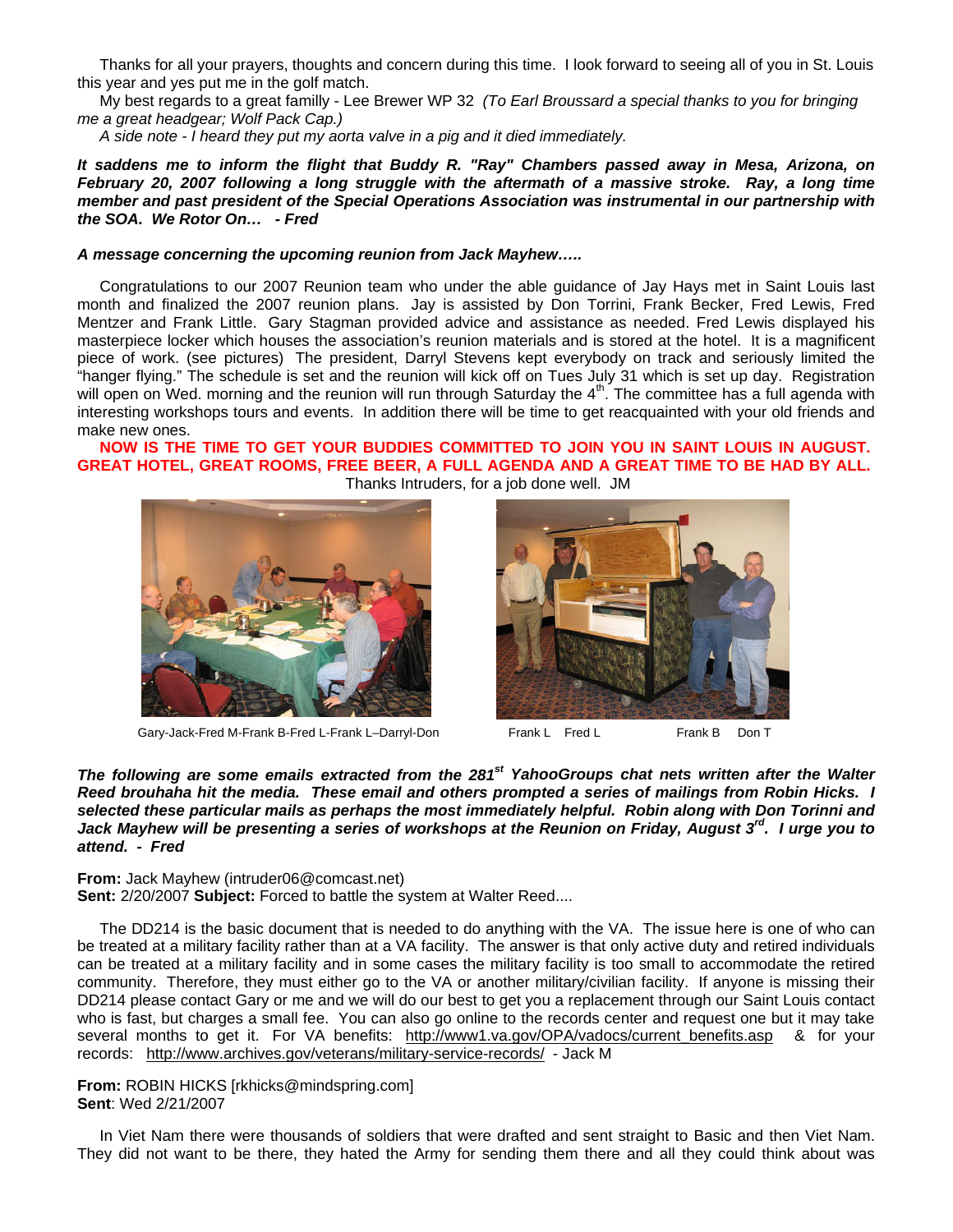serving their tour and getting out. I have talked with people that were pulled out of the field, put on an airplane, still in their dirty fatigues, flown to California and were discharged the day they got back. They were herded through like cattle and if they had a question about benefits or anything to do with a possible medical condition, they were told that they would have to stay another week or two to get someone to look into it.

Most of these guys just wanted out, so they signed on the dotted line which in effect said that they were al right and did not have any medical conditions that were caused by their enlistment. These guys were angry, fed up with the system and just wanted to get out of there as fast as possible, they were fed up with the military and never wanted to have anything to do with it, ever! They were told that before leaving the base, that they should go buy some civilian clothing and get rid of anything that would tie them to the military. There were gangs and demonstrators near all the gates and you were not safe, even in a cab. They would throw things at the cab and if it stopped at an intersection, there was a chance of someone trying to pull you out of the cab and physically assault you. These guys threw everything in the trash; all they cared about was being out.

Now 25 or 30 years later, they are getting sick with all sorts of things as a result of their tour in the Military. Major things, cancers, physical disabilities, mental disabilities, all sorts of things that have been directly linked to service in Viet Nam. These guys in desperation finally go to a VA facility for help and hit a stone wall of paperwork and dead ends. The ones that make it through, **in general receive outstanding care and treatment**. The ones that do not make it, go away bitter and resentful and attack the system pointing out all its faults. In an emergency, you will be given priority, moved ahead of others and be taken care of. The system is overwhelmed with the number of people seeking help and it is not unusual to have to wait 6 months to a year to get an appointment for regular health care.

My separation from the Army was easy; I stayed in after coming back from Nam and had all my records. In my effort to get my disability rating I still had to challenge the ratings given to me twice and then request that my case go before a review board (you can only challenge the ruling twice, then it has to be a more formal and risky procedure). It is risky because the review board can lower your rating as well as increase it! I kept after them, even though the representatives from the State and VFW were telling me not to. I ended up going all the way and hired an attorney and had to go before an administrative Law Judge to get my disability approved.

What we have been talking about is an extremely complex issue that is easily confused because of the general lack of knowledge of which agencies are involved, who has responsibility for what, and the individual circumstances surrounding each case. Keep an open mind, ask questions and learn about the different systems. They all have flaws and need improvement and everyone needs to know more of the facts so that they can contribute in a positive manner and help these improvements get implemented. We need to challenge some of the people writing these articles; are they trying to tell us what is really happening or do they just want to distort things to make their article get more attention and publicity! - Robin

#### *Here's a couple of heavy words to the Intruder Weight Loss Club members from the intrepid Intruder Norm Kaufman weighing in to offer an an'ounce'ment concerning Friday night at the Reunion…..*

Hey, IWLC members it looks as if the Reunion Committee is working on a "*weigh"* to honor all our hard work of pushing ourselves back from the table. The biggest loser will be crowned King Kame'a Weight'a and the rest of the competitors will be his royal court.

Now who wouldn't go AWOL to see 10 Intruders in grass skirts? Or maybe that would be too much of an intrusion for one night! Barc, I hear they ordered all 34 slim grass skirts. - Norm Kaufman, Secretary IWLC

*Editor's Notes:* And now to wrap of this newsletter I'd like to make a number of comments and observations.

Firstly, you should know that Anheuser Busch has again come through for us in magnificent fashion. Gary Stagman initiated contact with 'Bud' back in '05 for our first St. Louis reunion and has maintained contact with the brewery since. Military Sales Manager Rocky Sickman has indeed been a "rock" for us! From the beautiful artwork to the free (and seemly endless) beer and other Busch products for our 2005 and 2006 reunions. Again this year Anheuser Busch is providing us with free beer as well as posters and even a banner depicting our R&R theme. We are deeply appreciative for the generosity extended to us by Rocky, his staff, and the Anheuser Busch Corporation.

Next, many of you may have noted that the 281<sup>st</sup> Website has been taken down and the old version temporarily re-installed. This was due to tech problems with the new website. The Commo Committee hopes to have the new website back up and running by 1 April 2007. The committee invites comments and recommendations.

With regard to membership, the Association continues to grow at a moderate pace. We need to bring more of our veterans into the family. Gary Stagman and his Membership partner Ken Smith would like to invite members to join in their efforts to bring more of our vets into the fold. One idea is to have state rep(s) directly contact, either by phone or email, to join the association and to attend the reunions. If anyone would like to volunteer, Gary and I have Exel rosters, broken down by state that we would email or snail mail to you, either as a computer file or printed out. The roster has the full address details of over 800 vets that Gary has identified in the years he has headed up the membership program. If you want to help promote our association, just let us know.

Lastly, this year's reunion promises to be a fun time indeed. And informative as well, especially the workshops to be presented by Robin Hicks, Jack Mayhew and Don Torrini. Robin is particularly knowledgeable of VA matters, through experience, perseverance and study.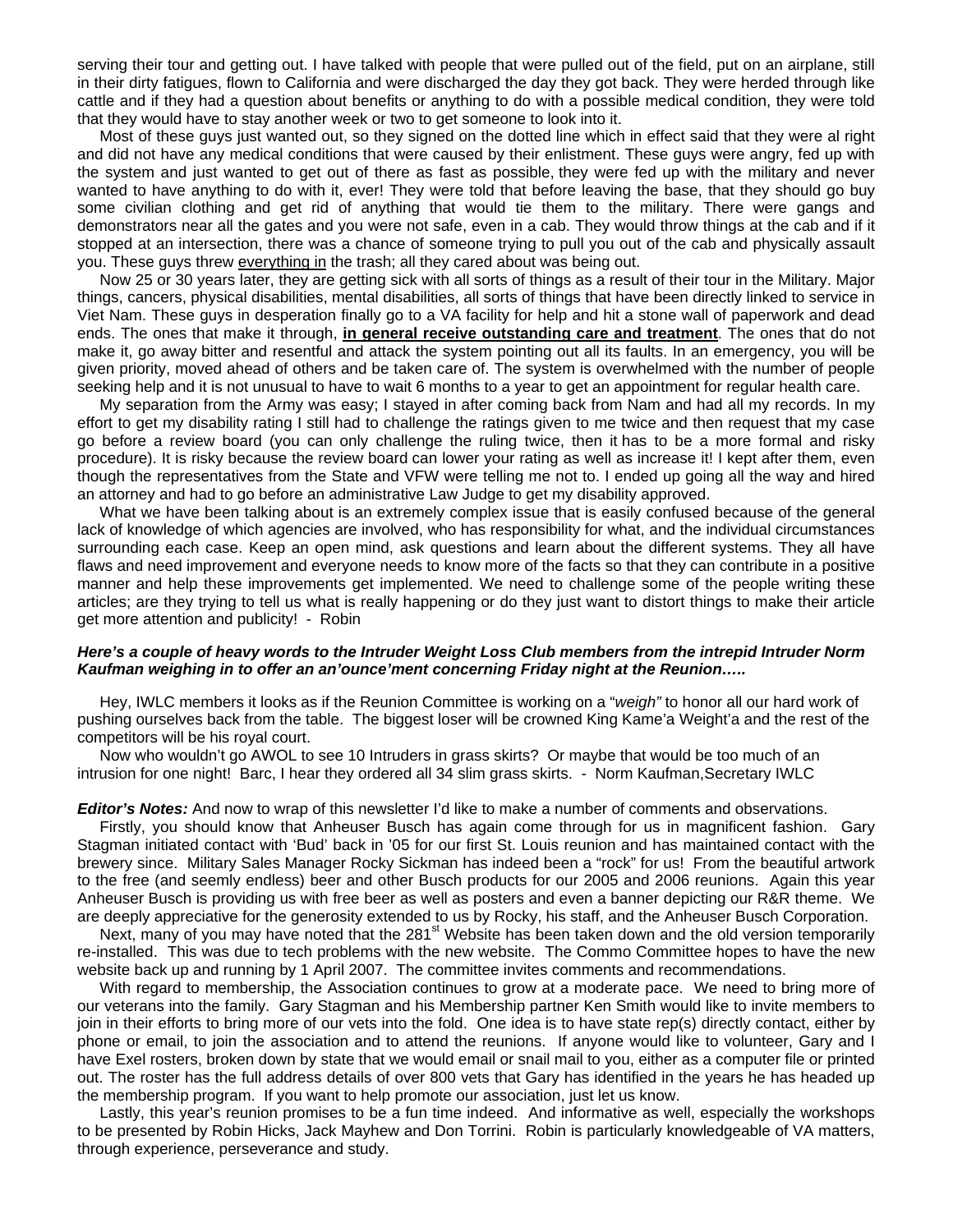OK folks, that's it for this newsletter. There will be another before the reunion, the Summer Edition. In the meantime.................

### **START YOUR REUNION PLANNING NOW !**



**Fred Mentzer "***Wolf Pack 36"*  **Editor Commo Committee Chairman** 

**See you in St Louis** 

*"Sure the LZ is secure, I'm whispering because I have a cold. Trust me."*

**281ST AHC ASSOCIATION, INC. Established 4 July 1999** 



**Fred Lewis**<br>**Immediate Past President** 

**President Awards – Frank Little Community Community Awards – Frank Little Awards – Frank Little Community Community Community Community Community Community Community Community Community Community Community Community Commu**  Darryl Stevens **Membership Committee Chairman -** Gary Stagman **Ce President Committee Chairman - Jack Mayhew Remembrance Committee Chairman - Jack Mayhew Jay Hays**  Jay Hays **Historian -** Bob Mitchell **Internet Groups Administrator - Brent Gourley**  Jeff Murray **Commo Committee Chairman –** Fred Mentzer **Treasurer Legal Advisor - Brent Gourley<br>Butch Jones Committee Chairman – January 2016 1999<br>Reunion Committee Chairman – January 2016** Butch Jones **Reunion Committee Chairman** – Jay Hays<br>**Senior Member@Large Manual Hawk Survivor Assistance Chairman** - Marshall Hawk **Survivor Assistance Chairman - Marshall Hawkins Frank Little <sup>n</sup>** *<b>Memorabilia Sales Committee Chairman* – Jay Hays  **Junior Member@Large Chaplain** - Norm Kaufman

**Newsletter Editor/Public Relations**<br>Fred Mentzer **Immediate Past President Newsletter Editor/Public I**<br>Gary Stagman **Fred Mentzer** Read Mentzer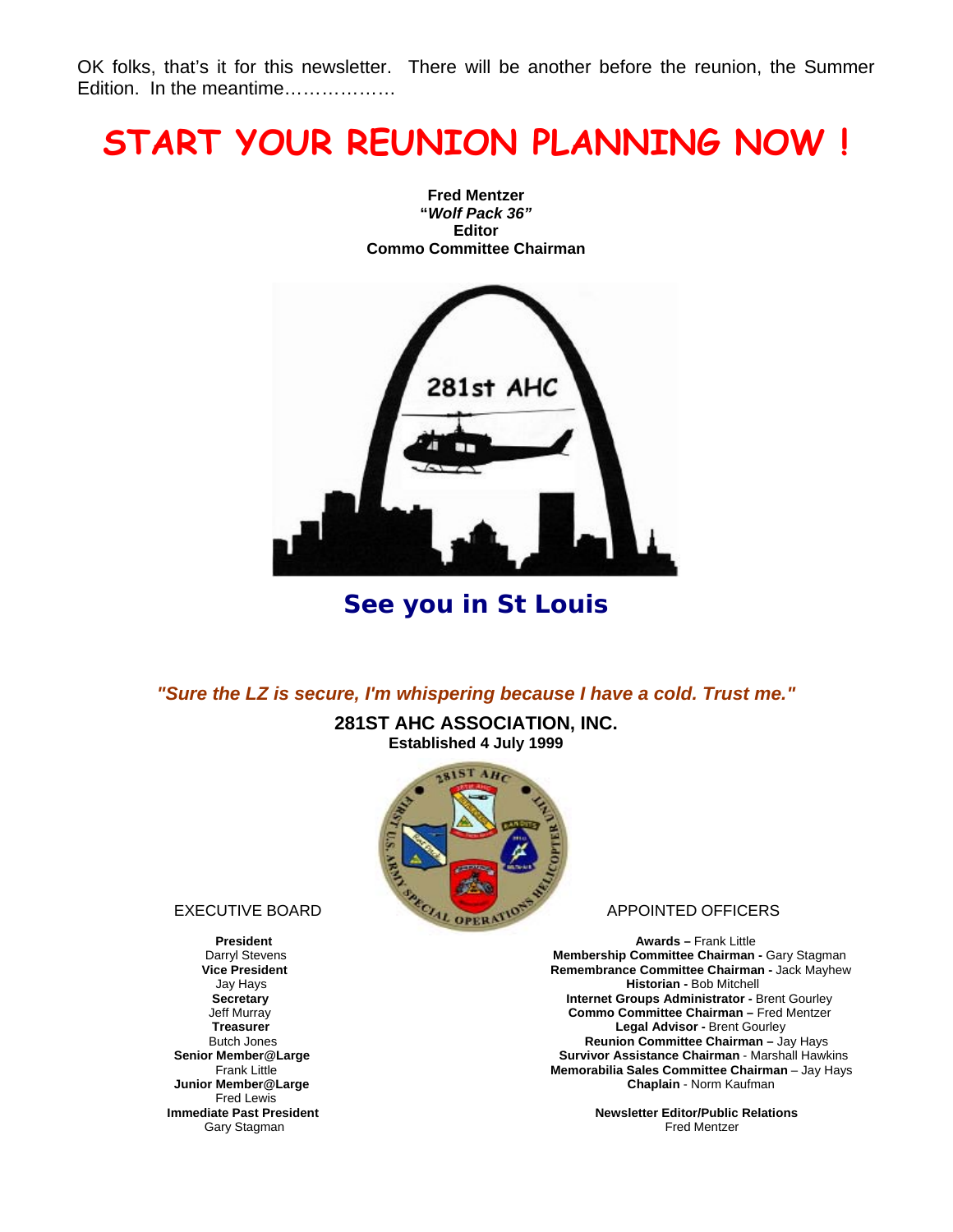#### *ANNUAL MEMBERS TIME TO GET YOUR TAX DEDUCTION BEFORE THE 2006 IRS FILING DEADLINE*

#### **Membership Renewal Update from Ken Smith, Bandit Pilot, JAN 68-69**

#### **Current Job:**

#### TAX COLLECTOR - 281<sup>ST</sup> AHC ASSOCIATION

Annual Members Only: I volunteered last year to relieve Gary Stagman of his drudgery duties as tax collector. **ANNUAL DUES ARE NOW DUE!** This is true unless you are among those who paid 2007 Dues at the 2006 Reunion in St. Louis or you have paid either Gary Stagman or me recently.

It may surprise a lot of you (and it did me) that annual dues, according to the 281<sup>st</sup> AHC Association "By Laws" (available online at our website), are due on January 1<sup>st</sup> each year. So, if you know your dues are up and you need to get current for the 2007 year, please mail me a check ASAP. If you are not sure, you can have me check your status by emailing me at *[Ken.Smith@fire.ca.gov](mailto:Ken.Smith@fire.ca.gov)* or calling me on my cell phone at *916/201-6965.* 

Please mail your **\$25 to the following address:**

**Ken Smith Membership Renewals 281<sup>st</sup> AHC Asso. 3939 Fair Hill Road Fair Oaks, CA 95628** 

Checks should be made out to the **281st AHC Association, and please include your member number on the "For" or "Memo" line in the lower left corner of your check.**

Last year I said that I would propose to the Executive Board (EB) a request to change so that annual memberships could be paid at the time of registration for the annual 281<sup>st</sup> Reunion. That did not happen, but I still want to pursue that for next reunion. I want to remind everyone that may have missed a year or two or more of paying dues that the Executive Board decided to allow Annual Members to become current by paying the dues in the current year without making past payments for years that they missed.

Thanks for your cooperation, and I look forward to receiving your checks or money orders in the mail soon.

Ken